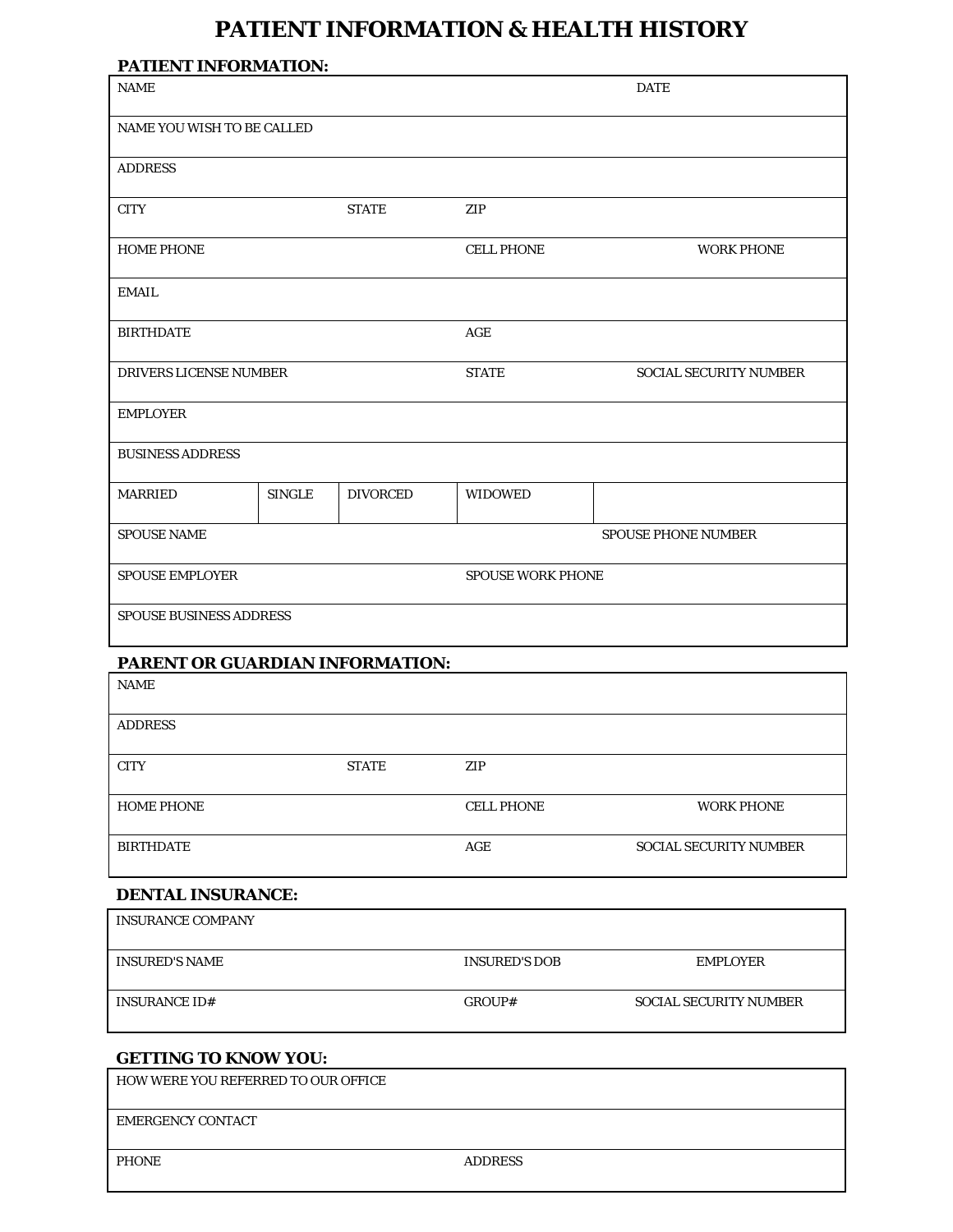#### **HEALTH HISTORY:**

| • ARE YOU HAVING PAIN OR DISCOMFORT AT THIS TIME?                |        |                                                                                                                       |        |                                 | <b>YES</b> | NO.    |
|------------------------------------------------------------------|--------|-----------------------------------------------------------------------------------------------------------------------|--------|---------------------------------|------------|--------|
| • HAVE YOU BEEN A PATIENT IN THE HOSPITAL IN THE PAST TWO YEARS? |        |                                                                                                                       |        | YES NO                          |            |        |
| PHYSICIAN'S NAME                                                 |        | • HAVE YOU BEEN UNDER THE CARE OF A MEDICAL DOCTOR DURING THE PAST TWO YEARS?                                         |        |                                 |            | YES NO |
| <b>ADDRESS</b>                                                   |        | PHONE#                                                                                                                |        |                                 |            |        |
|                                                                  |        | • ARE YOU CURRENTLY TAKING ANY MEDICATION? (PRESCRIPTION, HERBAL, OVER THE COUNTER, ETC)                              |        |                                 |            | YES NO |
| <b>PLEASE LIST</b>                                               |        |                                                                                                                       |        |                                 |            |        |
| <b>PLEASE LIST</b>                                               |        | • ARE YOU AWARE OF BEING ALLERGIC TO OR HAVE YOU EVER REACTED ADVERSELY TO ANY MEDICATION OR SUBSTANCE?               |        |                                 |            | YES NO |
|                                                                  |        | • INDICATE WHICH OF THE FOLLOWING YOU HAVE HAD OR HAVE AT PRESENT. CIRCLE "YES" OR "NO" TO EACH ITEM.                 |        |                                 |            | YES NO |
| <b>HEART FAILURE</b>                                             | YES NO | <b>EMPHYSEMA</b>                                                                                                      | YES NO | <b>HEPATITIS A (INFECTIOUS)</b> |            | YES NO |
| HEART DISEASE OR ATTACK                                          | YES NO | <b>COUGH</b>                                                                                                          | YES NO | <b>HEPATITIS B (SERUM)</b>      |            | YES NO |
| <b>ANGINA PECTORIS</b>                                           | YES NO | TUBERCULOSIS (TB)                                                                                                     | YES NO | <b>LIVER DISEASE</b>            |            | YES NO |
| <b>HIGH BLOOD PRESSURE</b>                                       | YES NO | <b>ASTHMA</b>                                                                                                         | YES NO | YELLOW JAUNDICE                 |            | YES NO |
| <b>HEART MURMUR</b>                                              | YES NO | <b>HAYFEVER</b>                                                                                                       | YES NO | <b>BLOOD TRANSFUSION</b>        |            | YES NO |
| <b>RHEUMATIC FEVER</b>                                           | YES NO | <b>SINUS TROUBLE</b>                                                                                                  | YES NO | <b>DRUG ADDICTION</b>           |            | YES NO |
| CONGENITAL HEART LESIONS                                         | YES NO | <b>ALLERGIES OR HIVES</b>                                                                                             | YES NO | <b>HEMOPHILIA</b>               |            | YES NO |
| <b>SCARLET FEVER</b>                                             | YES NO | <b>DIABETES</b>                                                                                                       | YES NO | <b>VENEREAL DISEASE</b>         |            | YES NO |
| ARTIFICIAL HEART VALVE                                           | YES NO | <b>THYROID DISEASE</b>                                                                                                | YES NO | <b>COLD SORES</b>               |            | YES NO |
| <b>HEART PACEMAKER</b>                                           | YES NO | X-RAY OR COBALT TREATMENT                                                                                             | YES NO | <b>FEVER BLISTERS</b>           |            | YES NO |
| <b>HEART SURGERY</b>                                             | YES NO | <b>CHEMOTHERAPY</b>                                                                                                   | YES NO | <b>EPILEPSY OR SEIZURES</b>     |            | YES NO |
| <b>ARTIFICIAL JOINTS</b>                                         | YES NO | <b>ARTHRITIS</b>                                                                                                      | YES NO | FAINTING OR DIZZY SPELLS        |            | YES NO |
| <b>ANEMIA</b>                                                    | YES NO | <b>RHEUMATISM</b>                                                                                                     | YES NO | <b>NERVOUSNESS</b>              |            | YES NO |
| <b>STROKE</b>                                                    | YES NO | <b>CORTISONE MEDICINE</b>                                                                                             | YES NO | PSYCHIATRIC TREATMENT           |            | YES NO |
| KIDNEY TROUBLE                                                   | YES NO | <b>GLAUCOMA</b>                                                                                                       | YES NO | <b>SICKLE CELL DISEASE</b>      | YES        | NO.    |
| <b>ULCERS</b>                                                    | YES NO | PAIN IN JAW JOINTS                                                                                                    | YES NO | <b>BRUISE EASILY</b>            |            | YES NO |
| <b>COSMETIC SURGERY</b>                                          | YES NO | A.I.D.S.                                                                                                              | YES NO |                                 |            |        |
|                                                                  |        | • WHEN YOU WALK UP STAIRS OR TAKE A WALK, DO YOU EVER HAVE TO STOP BECAUSE OF PAIN IN YOUR CHEST OR                   |        |                                 |            |        |
| SHORTNESS OF BREATH, OR BECAUSE YOU ARE VERY TIRED?              |        |                                                                                                                       |        |                                 | <b>YES</b> | NO.    |
| • DO YOUR ANKLES SWELL DURING THE DAY?                           |        |                                                                                                                       |        |                                 |            | YES NO |
| • HAS YOUR MEDICAL DOCTOR EVER SAID YOU HAVE CANCER OR A TUMOR?  |        |                                                                                                                       |        |                                 | YES        | NO.    |
| • DO YOU HAVE ANY DISEASE, CONDITION OR PROBLEM NOT LISTED?      |        |                                                                                                                       |        |                                 |            | YES NO |
| <b>PLEASE DESCRIBE:</b>                                          |        |                                                                                                                       |        |                                 |            |        |
|                                                                  |        |                                                                                                                       |        |                                 |            |        |
|                                                                  |        |                                                                                                                       |        |                                 |            |        |
| FOR WOMEN ONLY:                                                  |        |                                                                                                                       |        |                                 |            |        |
| • ARE YOU PREGNANT                                               |        |                                                                                                                       |        |                                 |            | YES NO |
| <b>HOW FAR ALONG</b>                                             |        | I UNDERSTAND THE ABOVE INFORMATION IS NECESSARY TO PROVIDE ME WITH DENTAL CARE IN A SAFE AND EFFICIENT MANNER. I HAVE |        |                                 |            |        |
| ANSWERED ALL OUESTIONS TO THE BEST OF MY KNOWLEDGE.              |        |                                                                                                                       |        |                                 |            |        |
| <b>CONSENT:</b>                                                  |        |                                                                                                                       |        |                                 |            |        |
|                                                                  |        | THE UNDERSIGNED HEREBY AUTHORIZES DOCTOR TO TAKE X-RAYS, STUDY MODELS, PHOTOGRAPHS OR ANY OTHER DIAGNOSTIC AIDS       |        |                                 |            |        |
|                                                                  |        | EMED ADDDODDLATE DV DOCTOD TO MAI/E A THODOUCH DIACMOSIS OF THE DATIENT'S DEMTAL MEEDS. I ALSO AUTHODIZE DOCTOD TO    |        |                                 |            |        |

DEEMED APPROPRIATE BY DOCTOR TO MAKE A THOROUGH DIAGNOSIS OF THE PATIENT'S DENTAL NEEDS. I ALSO AUTHORIZE DOCTOR TO PERFORM ANY AND ALL FORMS OF TREATMENT, MEDICATION AND THERAPY THAT MAY BE INDICATED IN CONNECTION WITH DOCTOR'S TREATMENT AND FURTHER AUTHORIZE AND CONSENT THAT DOCTOR CHOOSES AND EMPLOY SUCH ASSISTANCE AS DEEMED IT. I ALSO UNDERSTAND THE USE OF ANESTHETIC AGENTS EMBODIES A CERTAIN RISK. I UNDERSTAND THAT RESPONSIBILITY FOR PAYMENT FOR DENTAL SERVICES PROVIDED IN THIS OFFICE FOR MYSELF OR MY DEPENDENTS IS MINE, DUE AND PAYABLE AT THE TIME SERVICES ARE RENDERED UNLESS FINANCIAL ARRANGEMENTS HAVE BEEN MADE. I FURTHER UNDERSTAND THAT A 1 1/ 2% FINANCE CHARGE (18% ANNUALLY) WILL BE ADDED TO ANY BALANCE OVER 30 DAYS FROM THE DATE SERVICES ARE RENDERED. IN THE EVENT OF DEFAULT I (WE) PROMISE TO PAY LEGAL INTEREST ON THE INDEBTEDNESS, TOGETHER WITH SUCH COLLECTION COSTS AND REASONABLE ATTORNEY FEES AS MAY BE REQUIRED TO EFFECT COLLECTION OF THIS NOTE.

| <b>PATIENT</b>              | DATE                                | TNESS |
|-----------------------------|-------------------------------------|-------|
| PARENT OR RESPONSIBLE PARTY | LATIONSHIP TO PATIENT<br><b>DEI</b> |       |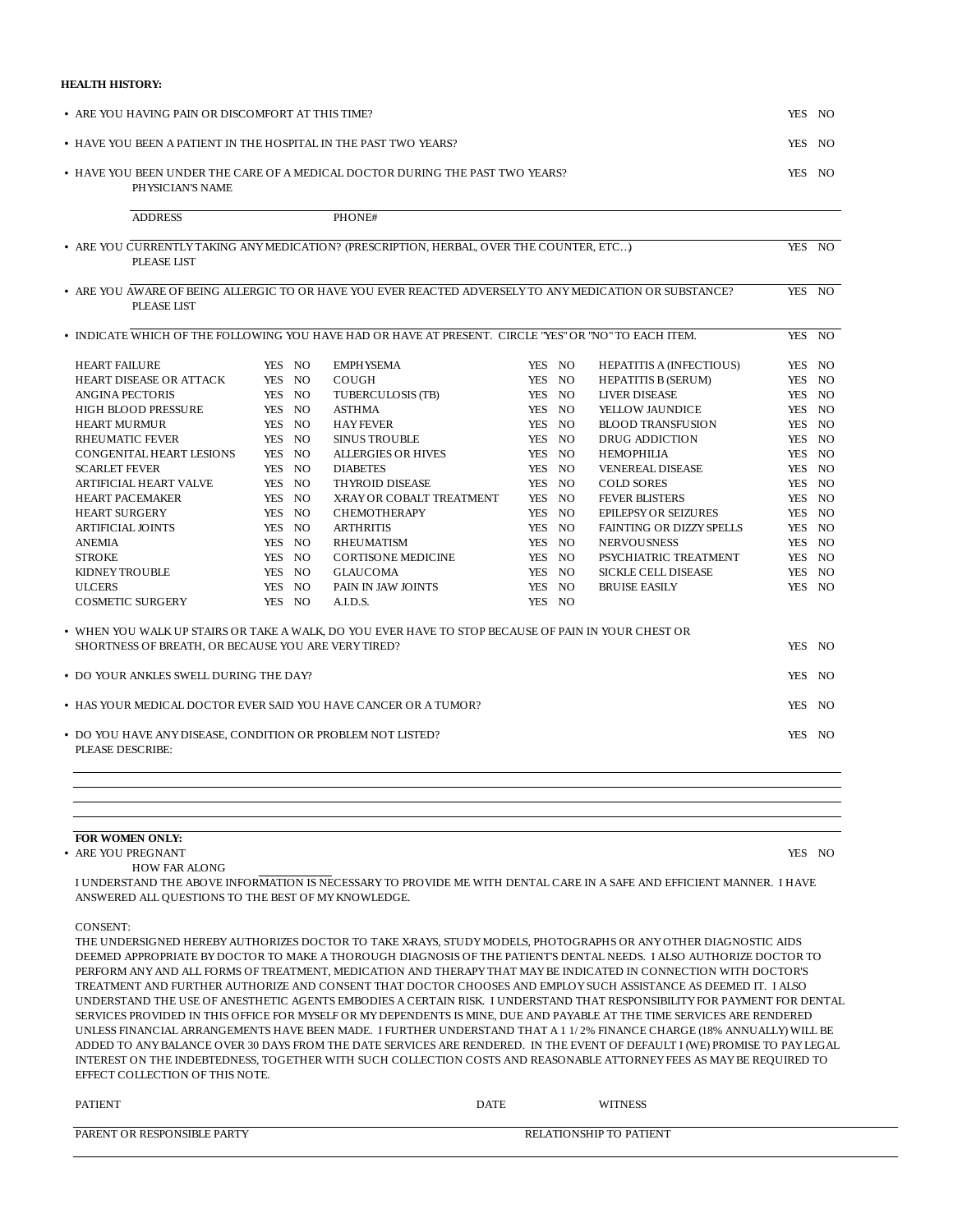#### **HIPAA**

#### **CONSENT FOR USE AND DISCLOSURE OF HEALTH INFORMATION**

| PATIENT INFORMATION: |           |
|----------------------|-----------|
| NAME:                |           |
|                      |           |
|                      | ALT PHONE |
| EMAIL:               |           |

PLEASE READ THE FOLLOWING STATEMENTS CAREFULLY:

PURPOSE OF CONSENT: By signing this form you will consent to our use and disclosure of your protected health information to carry out treatment, payment activities, and healthcare operations.

NOTICE OF PRIVACY PRACTICES: You have the right to read our Notice of Privacy Practices before you decide whether to sign this Consent. Our Notice provides a description of our treatment, payment activities, and healthcare operations, of the uses and disclosures we may make of your protected health information, and of other important matters about your protected health information. A copy of our Notice is available at our front desk.

We reserve the right to change our privacy practices as described in our Notice of Privacy Practices. If we change our privacy practices, we will issue a revised Notice of Privacy Practices, which will contain the changes. Those changes may apply to any of your protected health information that we maintain.

You may obtain a copy of our Notice of Privacy Practices at any time by contacting:

| Dr. David Wilhite - ATTN: Office Manager | PHONE 972.964.3774             |
|------------------------------------------|--------------------------------|
| 5936 W. Parker Rd. #1000                 | FAX 972.867.4557               |
| Plano, TX 75093                          | EMAIL care@davidwilhitedds.com |

RIGHT TO REVOKE: You will have the right to revoke this Consent at any time by giving us written notice of your revocation submitted to the Contact Person listed above. Please understand that revocation of this Consent will not affect any action we took in reliance on this Consent before we received your revocation, and that we may decline to treat you or to continue treating you if you revoke this Consent.

#### SIGNATURE:

I, (PRINT NAME)\_\_\_\_\_\_\_\_\_\_\_\_\_\_\_\_\_\_\_\_\_\_\_\_\_\_\_\_\_\_\_\_\_\_\_\_\_, understand that, by signing this Consent form, I am giving my consent to your use and disclosure of my protected health information to carry out treatment, payment activities and health care operations.

SIGNATURE: where the control of the control of the control of the control of the control of the control of the control of the control of the control of the control of the control of the control of the control of the contro

GUARDIAN NAME:\_\_\_\_\_\_\_\_\_\_\_\_\_\_\_\_\_\_\_\_\_\_\_\_\_\_\_\_\_\_\_\_\_\_\_\_\_\_RELATIONSHIP\_\_\_\_\_\_\_\_\_\_\_\_\_\_\_\_\_\_\_\_\_\_\_\_\_\_\_\_

#### ADDITION TO PRIVACY POLICY:

I consent to Dr. Wilhite's office sending me information via mail, email or phone to the contact information listed at the top of this page. This may consist of recall cards, promotions, information concerning my appointments, or other forms of communication about the practice and/or my dental health.

 $SIGNATURE:$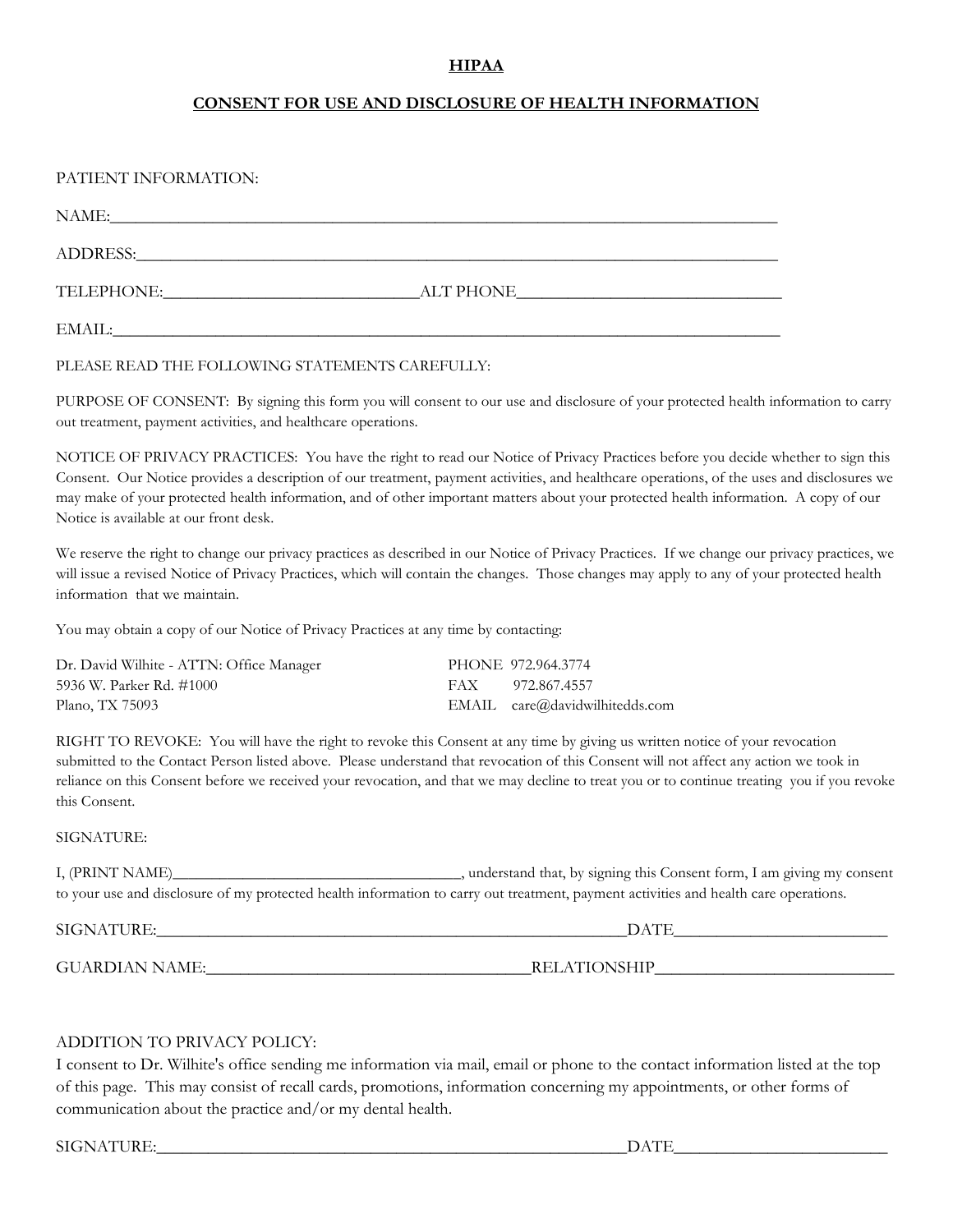To Our Valued Patients;

Accepting insurance assignment is a courtesy an office extends to its patients and is essentially an interest free loan. We did not mind doing this for our patients in the past, but we are being forced to re- examine the time and effort that goes in to "fixing" what the insurance company "messed" up. Therefore, we are going to continue to accept insurance assignment, but with limits to how much time we can reasonably spend on it once the claim has been submitted. In order to do this we will give you the following two options from which to choose. Please circle one.

- 1. All payments for services rendered will be paid in full by the patient and our office will take care of filing the insurance asking that the patient be reimbursed. If additional information is requested such as x-rays, narratives, dates of prior treatment, etc, then we will be happy to send that information on to the insurance company as well.
- 2. The patient will pay what our office estimates to be the co-payment based on our fees and the insurance company's ceiling for that benefit. If, after 6 weeks from the filing date, the claim has not been paid or if the claim has been paid but the payment is not what was expected, then, our office will automatically charge the balance or difference to the credit card number that has been left on file for use. We will call and let you know when we charge your card. At this point it will be up to the patient to contact the insurance company as to why the claim was not paid or was not paid as expected. If there is a check that eventually comes to us from the insurance company and the patient has a zero balance we will, of course, send a refund check for the difference.

Please understand this is not what we want to do, it has just become so much work that an additional staff member would have to be hired to keep up with the inefficiency of the insurance companies and that would lead to additional costs being passed on to our patients. Thank you for your understanding.

If you would like for us to continue filing your insurance and accept assignment of benefits please sign below. Your signing gives us your signature "on file".

Visa, M/C, American Express, Discover Please Circle One or Two

| $\sim$<br>$\text{card} \tau$ | 'ar<br>$\mathsf{H}$ |  |
|------------------------------|---------------------|--|
|                              |                     |  |

Card # The Card Code # Expiration

My signature authorizes Dr. Wilhite to charge my card for any balance on my account as described above.

Signature Date

\*\*This signature will serve for all members of my family